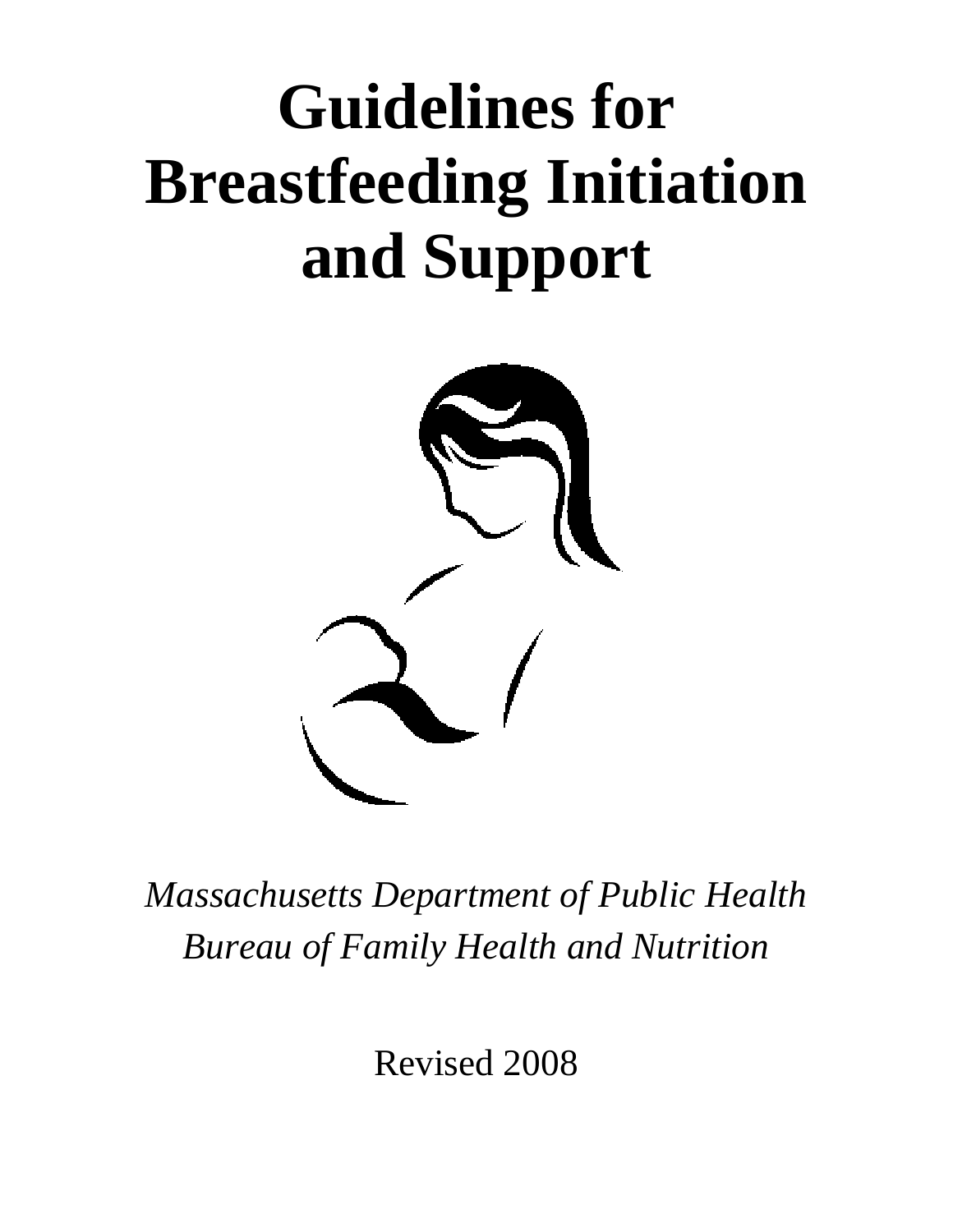## **INTRODUCTION – WHY GUIDELINES?**

Breastfeeding has long been recognized as one of the most important contributors to infant health. New and continuing research is increasing our understanding that the absence of breastfeeding is a significant public health issue, and is associated with excess risk of morbidity and mortality in infants, children and in women. Increasing breastfeeding rates has been on the national health agenda for several years, strengthened by the publication of the *HHS Blueprint for Action on Breastfeeding* in 2000 and the development of breastfeeding initiation, duration and exclusivity goals for *Healthy People 2010.*

#### **Healthy People 2010 Objectives**

*Increase the proportion of mothers who breastfeed their babies:* 

|                                 | <b>Target</b> |
|---------------------------------|---------------|
| In the early postpartum period: | 75%           |
| At 6 months:                    | 50%           |
| At 1 year:                      | 25%           |
| Exclusively through 3 months:   | 40%           |
| Exclusively through 6 months:   | 17%           |

The Agency for Healthcare Research and Quality recently published a report of the effects of breastfeeding on infant and maternal health outcomes based on a review of nearly 500 studies. The authors confirmed that breastfeeding is associated with an infant's reduction in risk of acute otitis media, non-specific gastroenteritis, severe lower respiratory tract infections, necrotizing enterocolitis and SIDS. The review of the literature also demonstrates that the lack of breastfeeding and early formula feeding contribute to the rising incidence of chronic diseases in childhood and adolescence, including type I and type II diabetes, asthma, atopic dermatitis, childhood leukemia and overweight. For maternal outcomes, a history of lactation was associated with a reduced risk of breast and ovarian cancer as well as type II diabetes.

In order to achieve many of these health benefits, breastfeeding must be the primary method of feeding during the first year of life. The American Academy of Pediatrics recommends that babies be exclusively breastfed (i.e., fed only breastmilk) for the first 6 months, and continue to be breastfed, with the addition of other appropriate foods, until at least one year of age.

In Massachusetts, the percentage of mothers who report their intention to breastfeed at the time of hospital discharge (79.3% in 2005) meets the *Healthy People 2010* goal for breastfeeding initiation. However, many of these mothers stop breastfeeding in the early weeks following their baby's birth, and by 6 months, less than half of all mothers report they are still nursing. Only one-third of infants in Massachusetts are *exclusively* breastfeeding at three months of age; just twelve percent are doing so at six months. (National Immunization Survey, Centers for Disease Control and Prevention, 2004).

#### **Why Were These Guidelines Developed?**

Hospital maternal-newborn care practices have been clearly linked to the successful initiation *and continuation* of breastfeeding – and, conversely, have also been linked to mothers' failure to establish lactation and to early weaning of babies whose mothers desired and intended to breastfeed. The World Health Organization's Baby Friendly Hospital Initiative, launched in 1991, established 10 steps that have been shown to result in improved breastfeeding rates. In 2005, the Centers for Disease Control and Prevention released *The CDC Guide to Breastfeeding Interventions* and cited maternity care practices as a core area for delivering evidence-based interventions known to better breastfeeding outcomes. (CDC, 2005).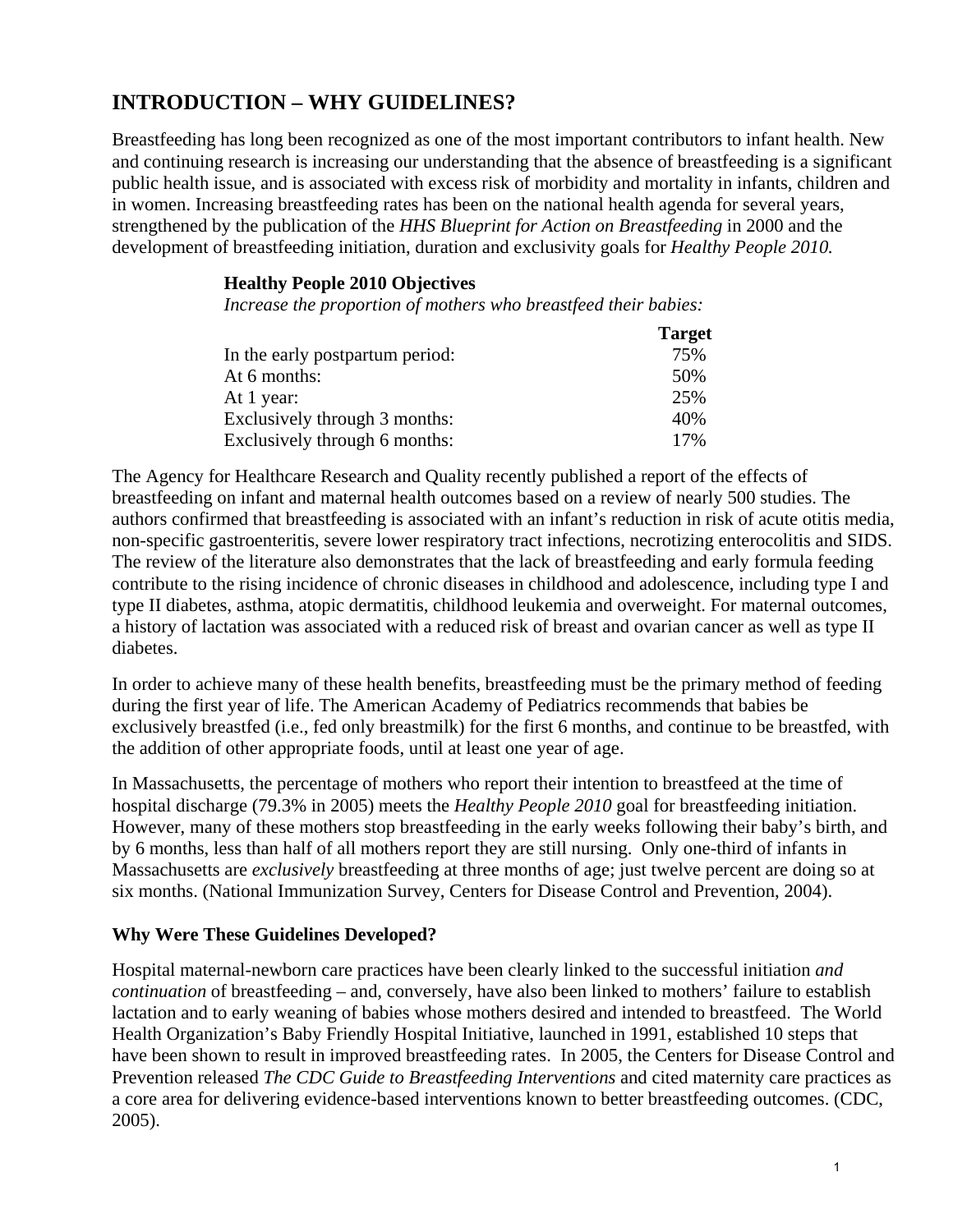The Massachusetts Hospital Licensure Regulations for Maternal and Newborn Services, revised in 2006 and issued by the Department of Public Health, support family-centered maternity care and breastfeeding through a number of specific requirements. The regulations parallel many of the steps suggested by the WHO and CDC. To maximize the benefit of these regulations to families, however, hospital staff must be aware not only of "what" must be done, but also "why" and "how-to". These guidelines are intended to complement and support the maternal-newborn licensure regulations, and provide hospitals more detailed information on how to implement them successfully.

The guidelines reflect current literature and best practice in breastfeeding management strategies, consistent with the WHO's *10 Steps*. The Massachusetts chapters of the American Academy of Pediatrics (AAP), the American College of Obstetrics and Gynecology (ACOG) and the Association of Women's Health, Obstetric and Neonatal Nurses (AWHONN) have all endorsed these guidelines.

#### **Using these Guidelines**

The Guidelines outline basic breastfeeding principles and practices that apply to the general population of nursing mothers and newborns. This information may apply but may need to be supplemented for certain high-risk situations or for families with special needs. The guidelines are organized first by timeframe of hospitalization (e.g., "getting started," then "preparing for discharge") and then by specific circumstances and conditions. Special attention is paid to common practices associated with breastfeeding difficulty and early termination. Some of this information may be repeated throughout the Guidelines as these are some of the most frequently reported and observed detrimental practices, even in hospitals that are making concerted efforts to promote and support breastfeeding.

The guidelines are presented as "headlines" – brief key points – to be easily accessible within the very busy and demanding working environment of today's hospital maternal-newborn services. Each of these key points is backed by current literature and evidence-based practice. References and resources are included in the appendices.

#### **Feedback to the Department of Public Health**

The Department of Public Health is interested in learning how these guidelines meet your facility's needs and what additional support DPH could provide you in the promotion and support of breastfeeding and in adhering to the perinatal hospital regulations. We are eager to receive feedback on these guidelines as well as identify those interested in assisting DPH to develop future breastfeeding policies and support materials.

#### **Getting additional information**

Of course, not all special circumstances can be addressed in general guidelines. For guidance in finding more specific information or to learn more about breastfeeding training opportunities in Massachusetts, please contact the State Breastfeeding Coordinator at (617) 624-6100.

The Department of Public Health encourages all hospitals to strive to implement the breastfeeding promotion recommendations set forth by the Baby Friendly Hospital Initiative. Baby Friendly hospitals and birth centers create an optimal environment for the initiation of breastfeeding and receive local and national recognition as sources of excellent care for infants and their families. If your facility is interested in pursuing Baby Friendly status, you can get more information by contacting Baby Friendly U.S.A. at 1-508-888-8044.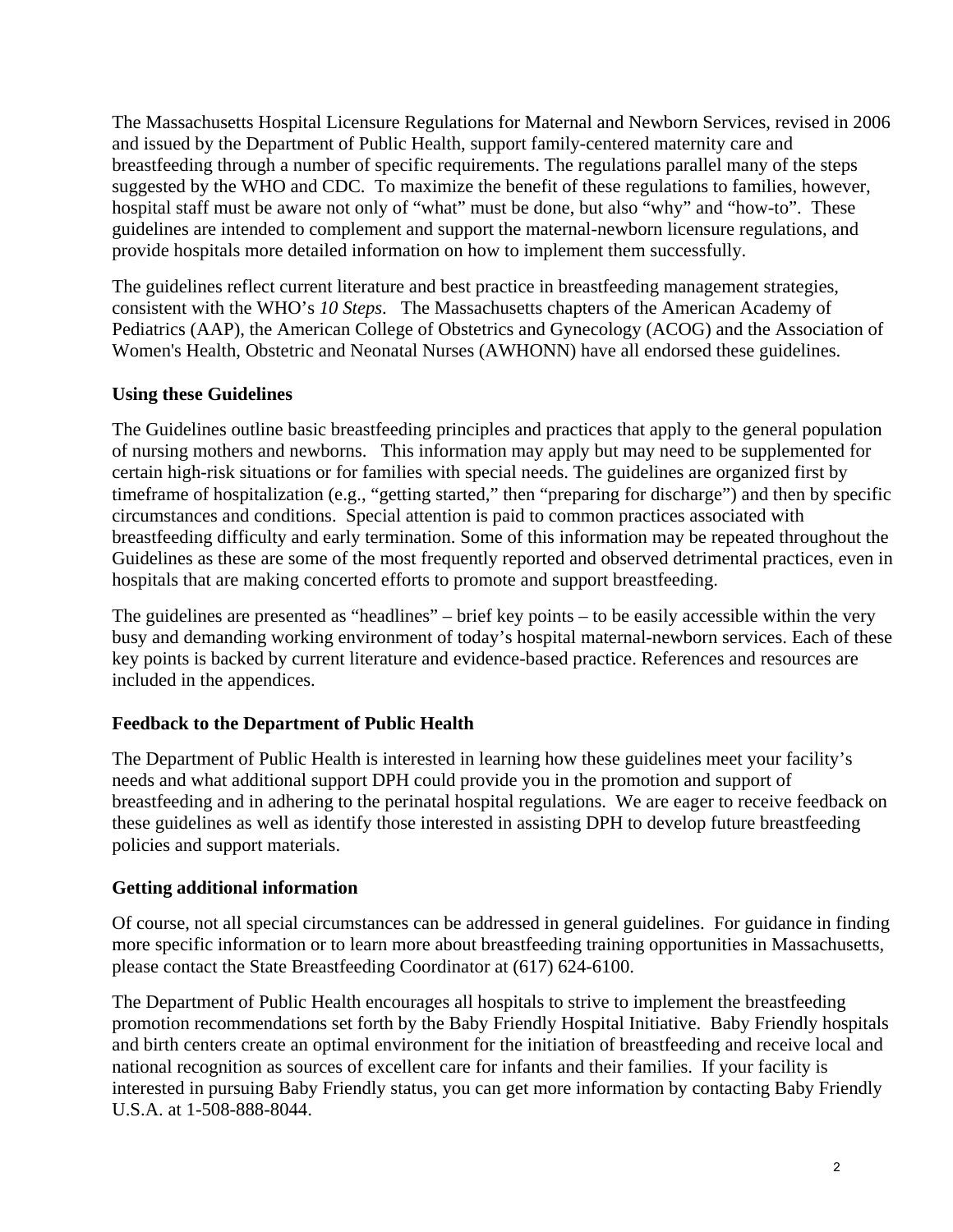### **BREASTFEEDING PROMOTION**

*This section highlights key actions hospitals can take that have been shown to positively influence women's decision to breastfeed, and to increase initiation and continuation rates of breastfeeding. These actions provide the foundation for all other patient care efforts related to breastfeeding.* 

| <b>Breastfeeding-friendly</b><br>environment                 | Display posters and patient education literature that promote breastfeeding.<br>Avoid the display of posters, patient education literature, and promotional<br>items (pens, name tags, etc.) that promote formula feeding or contain a<br>formula company's name – even if they appear to encourage breastfeeding.                                                                                                                                                                                                                                                                                                                                                                                                                                                                                                                                                                                                                                                                                                                                                           |
|--------------------------------------------------------------|------------------------------------------------------------------------------------------------------------------------------------------------------------------------------------------------------------------------------------------------------------------------------------------------------------------------------------------------------------------------------------------------------------------------------------------------------------------------------------------------------------------------------------------------------------------------------------------------------------------------------------------------------------------------------------------------------------------------------------------------------------------------------------------------------------------------------------------------------------------------------------------------------------------------------------------------------------------------------------------------------------------------------------------------------------------------------|
| <b>Enable informed</b><br>infant feeding choices             | Actively encourage breastfeeding with families before delivery. Consider<br>familial and cultural values and beliefs related to breastfeeding when<br>counseling. Ensure that a mother's partner and other key individuals<br>providing her support are expressly involved in breastfeeding education<br>and counseling. Explore family's reasons for not breastfeeding, if<br>applicable. Offer unbiased accurate information about actions required to<br>successfully initiate and maintain lactation, the risks of not breastfeeding<br>for both mother and baby and the inherent attributes of breastfeeding as the<br>normative model of infant nutrition. See Appendix for the American<br>Academy of Pediatrics' Policy Statement: Breastfeeding and the Use of<br>Human Milk.                                                                                                                                                                                                                                                                                       |
|                                                              | Assess the mother and infant for conditions that are contraindications to<br>breastfeeding. While the majority of illnesses and medications are<br>compatible with breastfeeding, maternal human immunodeficiency virus<br>(HIV) and human T-cell lymphotropic virus (HTLV type I or type II) are<br>contraindications to breastfeeding. A mother with active tuberculosis or<br>herpetic breast lesions should not breastfeed until the condition has<br>resolved. Breastfeeding may be contraindicated among mothers who are<br>receiving diagnostic or therapeutic radioactive isotopes or have had<br>exposure to radioactive materials (for as long as there is radioactivity in the<br>milk) and mothers who are receiving antimetabolites or chemotherapeutic<br>agents (until they clear the milk). Current use of drugs of abuse is a<br>contraindication to breastfeeding, but alcohol intake, cigarette smoking and<br>methadone use do not prohibit the mother from nursing. Galactosemia is<br>the only outright contraindication to breastfeeding for infants. |
| Keep mothers and<br>their infants together<br>24 hours a day | Create a hospital environment where rooming-in is the norm. Rooming-in<br>enables mothers to respond rapidly to infant feeding cues, which helps to<br>establish a good milk supply and decreases the likelihood of breastfeeding<br>difficulties. Rooming-in benefits all mothers and babies, regardless of<br>feeding choice. A number of studies show that mothers whose infants are<br>returned to the nursery at night do not get more sleep than mothers who<br>room-in with their infants. In fact, research suggests that mothers who<br>share a room with their infants may be more rested due the baby's higher<br>quality sleep when rooming-in.                                                                                                                                                                                                                                                                                                                                                                                                                  |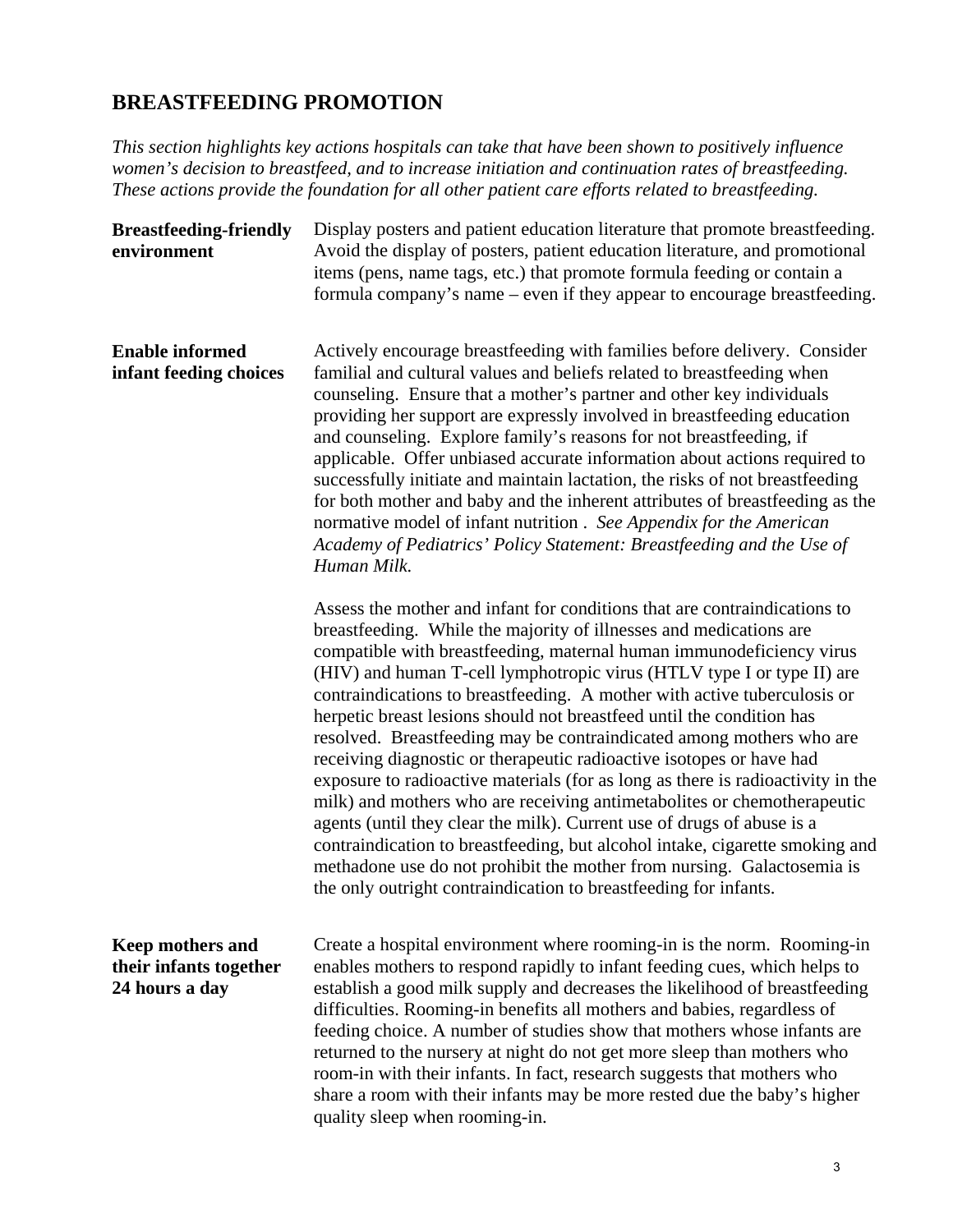| <b>Avoid unnecessary</b><br>introduction of<br>supplements (water or<br>formula) and artificial<br>nipples (bottles or<br>pacifiers) | Make supplemental bottle-feeding available only for medical reasons or<br>upon request of the mother (i.e., do not maintain supplies of formula and<br>bottles in bassinets, crib carts, patient rooms or in other patient areas).<br>Provide information on the negative effects of early introduction of<br>formula, bottles, and pacifiers on breastfeeding success. If the family does<br>request supplements, explore reasons for doing so and continue to actively<br>promote breastfeeding in the context of combination feeding.                                                                                                                                                                                                                                                                                                                                                                                                                                                                                    |
|--------------------------------------------------------------------------------------------------------------------------------------|-----------------------------------------------------------------------------------------------------------------------------------------------------------------------------------------------------------------------------------------------------------------------------------------------------------------------------------------------------------------------------------------------------------------------------------------------------------------------------------------------------------------------------------------------------------------------------------------------------------------------------------------------------------------------------------------------------------------------------------------------------------------------------------------------------------------------------------------------------------------------------------------------------------------------------------------------------------------------------------------------------------------------------|
| <b>Document</b> and<br>monitor feeding<br>practices                                                                                  | Accurately record feeding method (breast, formula, or combination<br>feeding) in both mother's and baby's medical records. Include teaching<br>done, counseling provided, family's feeding preference and provider's<br>feeding care plan. Ensure documentation of at least two successful<br>feedings prior to discharge that have been observed by a nurse or lactation<br>consultant and that have shown the baby to be swallowing. Document that<br>the mother can state when the baby is swallowing at the breast.<br>Adopt standardized forms (such as discharge forms) to collect pertinent<br>breastfeeding information. Collect infant feeding statistics regarding<br>feeding method to determine performance in reference to national<br>standards/guidelines. Include mother's breastfeeding intention prior to<br>delivery and infant feeding method at discharge, noting the degree of<br>breastfeeding exclusivity. Work to remedy large discrepancies between<br>current rates and goals for best practice. |
| <b>Accommodation of</b><br>visitors                                                                                                  | Constant visitors may interfere with mother and baby learning to<br>breastfeed, tire mothers, and limit nursing staff's ability to provide mothers<br>with sufficient breastfeeding instruction and support. Interruption of early<br>feedings can hamper the development of an adequate milk supply.<br>Conversely, the presence of experienced and knowledgeable friends or<br>family who can support and advocate for a mother through the early<br>breastfeeding period may enhance breastfeeding success. Visiting hours<br>should be determined based on individual patients' needs. Some mothers<br>may need to be supported in establishing reduced visiting hours.                                                                                                                                                                                                                                                                                                                                                 |
| <b>Work toward Baby-</b><br><b>Friendly status</b>                                                                                   | Appoint administrative staff to investigate movement towards Baby-<br>Friendly Hospital status. Endeavor to follow the best practices contained<br>in the 10 Steps to Successful Breastfeeding. See Appendix for the Ten<br><b>Steps to Successful Breastfeeding.</b>                                                                                                                                                                                                                                                                                                                                                                                                                                                                                                                                                                                                                                                                                                                                                       |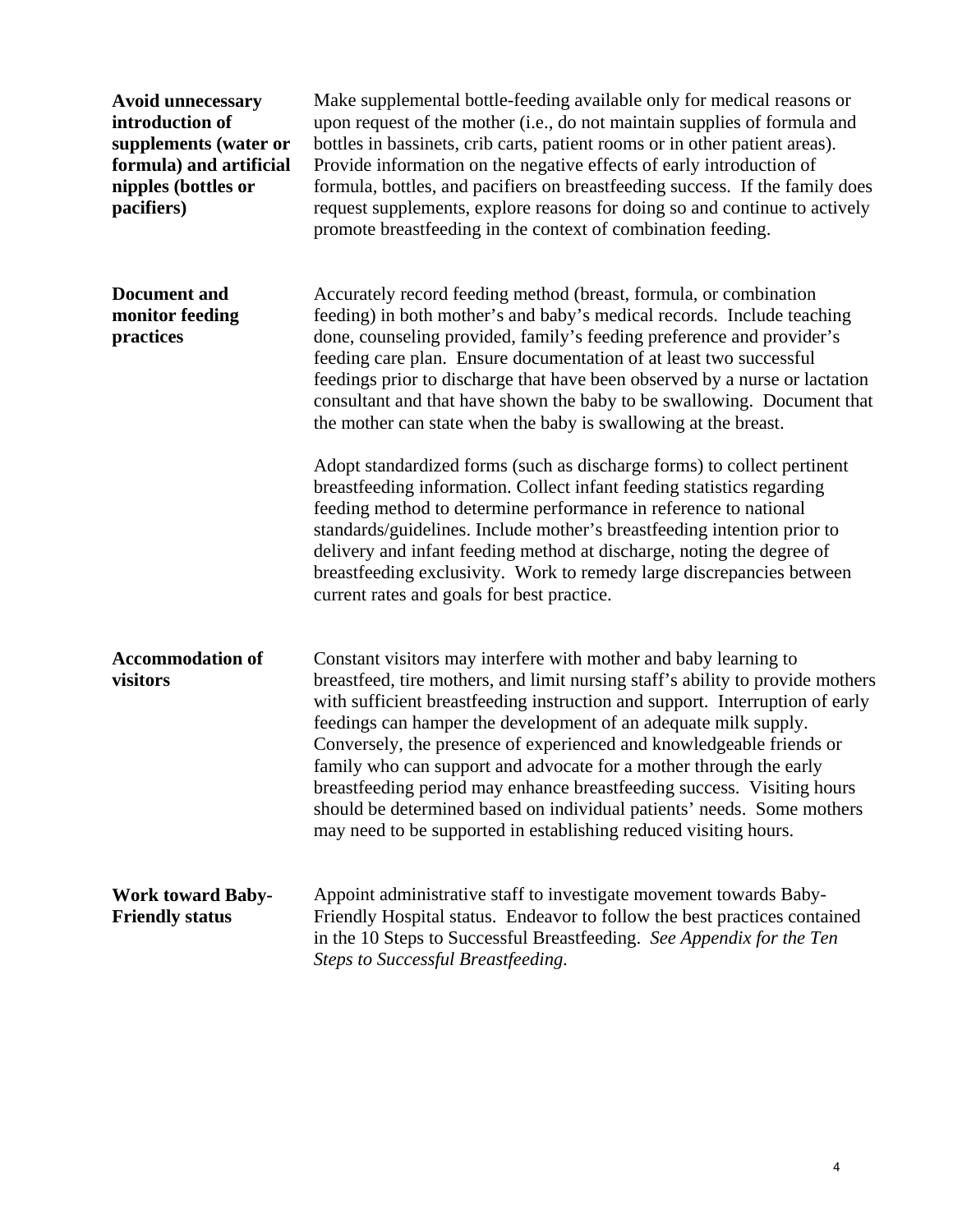## **BREASTFEEDING INSTRUCTION AND SUPPORT**

*This section outlines the minimum key points mothers need to know right from the start, ideally even before they begin breastfeeding. These are not all-inclusive; and as in all patient education efforts, teaching and support must be individualized according to the mother's and family's needs, learning style and pace, cultural and health beliefs, infant characteristics, and unique circumstances. Include family members to the greatest extent possible and appropriate, as their support – or lack of it – will be key to the successful initiation and continuation of breastfeeding.* 

#### **GETTING STARTED—Admission through first 24 hours post delivery**

| <b>Basic anatomy and</b><br>physiology of lactation | Explain that the first milk present at birth is called colostrum. Colostrum is<br>critical in boosting an infant's immune system and in encouraging the<br>passage of the first stool. Stress that colostrum, although present only in<br>small amounts, provides concentrated and sufficient nutrition for a<br>newborn; supplements are not necessary. Describe how milk will quickly<br>change in color, consistency, and volume over the next several days.                                             |
|-----------------------------------------------------|-------------------------------------------------------------------------------------------------------------------------------------------------------------------------------------------------------------------------------------------------------------------------------------------------------------------------------------------------------------------------------------------------------------------------------------------------------------------------------------------------------------|
|                                                     | Explain that lactation is based on supply and demand. The more milk a<br>baby removes from the breast, the more milk will be made.                                                                                                                                                                                                                                                                                                                                                                          |
|                                                     | Briefly describe hormones of lactation and that the suckling action of the<br>baby causes levels of these hormones to increase. Explain sensations that a<br>mother might experience during let-down. Advise parents that the<br>hormones of lactation are often suppressed when a mother experiences<br>substantial stress and anxiety and that relaxation assists in the initiation and<br>maintenance of successful breastfeeding.                                                                       |
|                                                     | Reassure mothers that the amount of fat tissue in the breast (or size of the<br>breast) has no effect on milk supply. However, mothers with smaller<br>breasts and lower storage capacity may need to feed their babies more<br>frequently.                                                                                                                                                                                                                                                                 |
|                                                     | Remind families to be patient, as breastfeeding is a learned process. It may<br>take a little extra time and encouragement before some mother and infant<br>dyads are able to breastfeed easily and successfully.                                                                                                                                                                                                                                                                                           |
|                                                     | Explain the common physical sensations associated with breastfeeding,<br>including those related to let-down and uterine cramping.                                                                                                                                                                                                                                                                                                                                                                          |
| The first feeding                                   | Explain that breastfeeding should be initiated as soon as possible after<br>delivery, preferably within an hour of birth. Early skin-to-skin contact and<br>opportunity to suckle has been shown to improve breastfeeding outcomes.<br>Optimally, the infant should be left continuously with the mother from<br>birth and allowed to nurse at any time. If a mother must be separated from<br>her infant due to medical conditions, demonstrate and encourage building<br>milk supply using a breast pump. |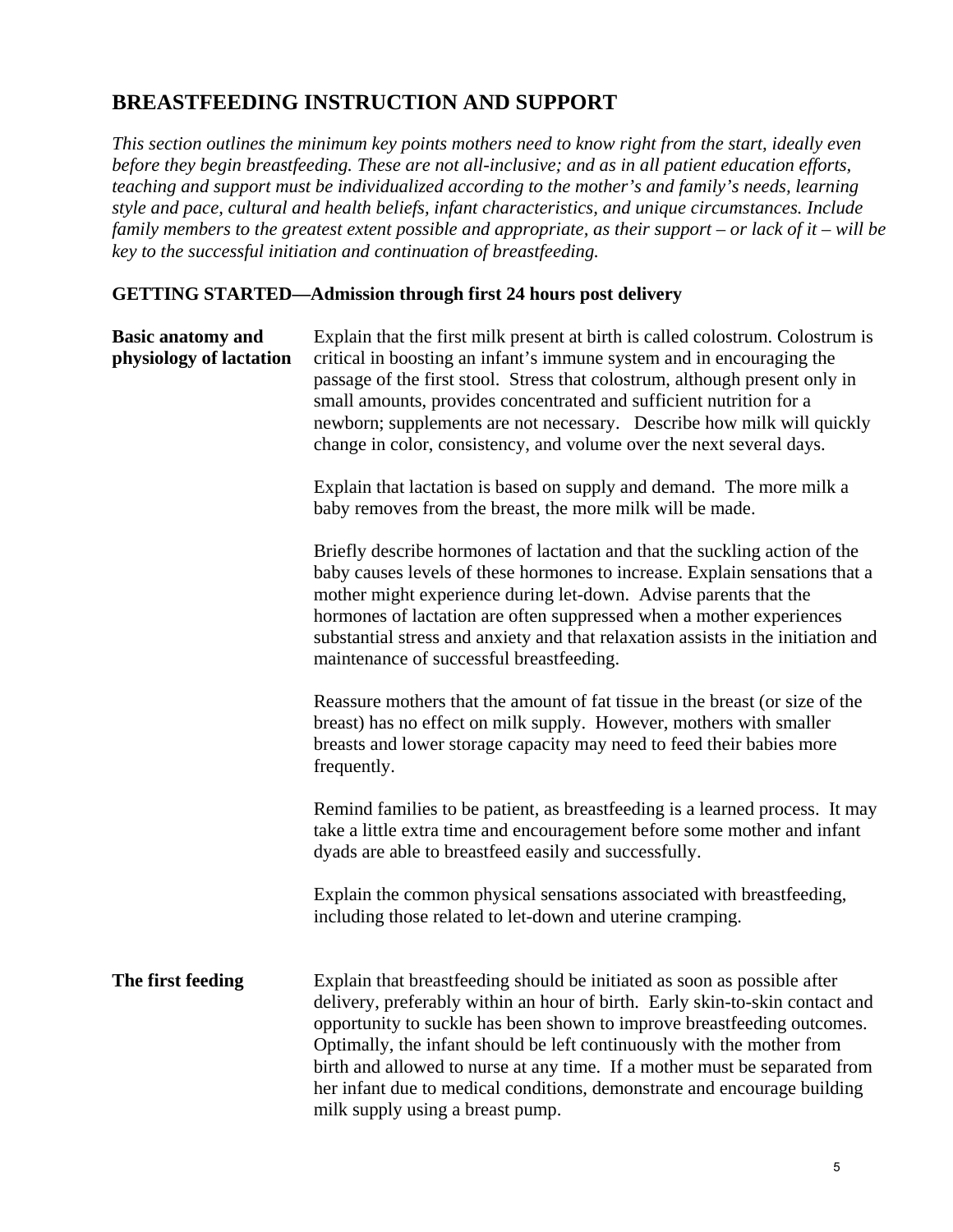| important for promoting bonding and facilitating breastfeeding throughout<br>the early months of life and greatly assists the infant in adjusting to the<br>extrauterine environment.<br>Positioning baby at the<br>Show mother how to support baby's head, neck and shoulders, turn baby's<br>body towards her, and direct baby's nose to her breast. Mother should be<br>breast<br>comfortable, using pillows or blankets to help hold the baby at breast<br>height. See Appendix for examples of proper breastfeeding positions.<br>Latching baby onto<br>Explain that proper latch is essential for milk production and transfer and<br>the breast<br>to reduce the risk of pain while nursing.<br>Demonstrate supporting the breast with the hand in the shape of a "C"<br>(fingers under the breast and thumb on top) with fingers placed behind the<br>areola.<br>Instruct mom to achieve a wide, deep latch by planting the baby's chin<br>below the areola and bring the baby close as he draws in the nipple and<br>areola. The nipple and as much of the alveolar tissue as possible should be<br>in baby's mouth.<br>Explain the following characteristics of a good latch: | Teach mothers how to hand express for these early feedings when needed. |
|-----------------------------------------------------------------------------------------------------------------------------------------------------------------------------------------------------------------------------------------------------------------------------------------------------------------------------------------------------------------------------------------------------------------------------------------------------------------------------------------------------------------------------------------------------------------------------------------------------------------------------------------------------------------------------------------------------------------------------------------------------------------------------------------------------------------------------------------------------------------------------------------------------------------------------------------------------------------------------------------------------------------------------------------------------------------------------------------------------------------------------------------------------------------------------------------|-------------------------------------------------------------------------|
|                                                                                                                                                                                                                                                                                                                                                                                                                                                                                                                                                                                                                                                                                                                                                                                                                                                                                                                                                                                                                                                                                                                                                                                         |                                                                         |
|                                                                                                                                                                                                                                                                                                                                                                                                                                                                                                                                                                                                                                                                                                                                                                                                                                                                                                                                                                                                                                                                                                                                                                                         |                                                                         |
|                                                                                                                                                                                                                                                                                                                                                                                                                                                                                                                                                                                                                                                                                                                                                                                                                                                                                                                                                                                                                                                                                                                                                                                         |                                                                         |
|                                                                                                                                                                                                                                                                                                                                                                                                                                                                                                                                                                                                                                                                                                                                                                                                                                                                                                                                                                                                                                                                                                                                                                                         |                                                                         |
|                                                                                                                                                                                                                                                                                                                                                                                                                                                                                                                                                                                                                                                                                                                                                                                                                                                                                                                                                                                                                                                                                                                                                                                         |                                                                         |
| Wide open mouth (nearly a 180 degree opening at the corner of the<br>mouth)                                                                                                                                                                                                                                                                                                                                                                                                                                                                                                                                                                                                                                                                                                                                                                                                                                                                                                                                                                                                                                                                                                             |                                                                         |
| Lips turned out, not rolled in.                                                                                                                                                                                                                                                                                                                                                                                                                                                                                                                                                                                                                                                                                                                                                                                                                                                                                                                                                                                                                                                                                                                                                         |                                                                         |
| Baby's chin touches the breast.                                                                                                                                                                                                                                                                                                                                                                                                                                                                                                                                                                                                                                                                                                                                                                                                                                                                                                                                                                                                                                                                                                                                                         |                                                                         |
| Baby's tongue should be under the nipple.                                                                                                                                                                                                                                                                                                                                                                                                                                                                                                                                                                                                                                                                                                                                                                                                                                                                                                                                                                                                                                                                                                                                               |                                                                         |
| Explain the following signals to remove the baby from the breast and re-try<br>the latch:                                                                                                                                                                                                                                                                                                                                                                                                                                                                                                                                                                                                                                                                                                                                                                                                                                                                                                                                                                                                                                                                                               |                                                                         |
| Mother experiences strong discomfort or pain.<br>$\bullet$                                                                                                                                                                                                                                                                                                                                                                                                                                                                                                                                                                                                                                                                                                                                                                                                                                                                                                                                                                                                                                                                                                                              |                                                                         |
| Baby sucks in his cheek pads with each suckle.<br>$\bullet$<br>Baby makes clicking or smacking noises.<br>$\bullet$                                                                                                                                                                                                                                                                                                                                                                                                                                                                                                                                                                                                                                                                                                                                                                                                                                                                                                                                                                                                                                                                     |                                                                         |
| Baby does not suck and swallow rhythmically.                                                                                                                                                                                                                                                                                                                                                                                                                                                                                                                                                                                                                                                                                                                                                                                                                                                                                                                                                                                                                                                                                                                                            |                                                                         |
|                                                                                                                                                                                                                                                                                                                                                                                                                                                                                                                                                                                                                                                                                                                                                                                                                                                                                                                                                                                                                                                                                                                                                                                         |                                                                         |
| Discourage scheduled or timed feedings. Explain hunger cues and stomach<br><b>Frequency and</b><br>duration of feedings<br>capacity of newborns. Remind parents that crying is a late sign of hunger.<br>Teach mothers to identify infant feeding readiness cues, especially if the<br>baby is sleepy; e.g., rapid eye movements under eyelids, sucking<br>movements of the mouth and tongue, hand-to-mouth movements, body<br>movements, small sounds, etc.                                                                                                                                                                                                                                                                                                                                                                                                                                                                                                                                                                                                                                                                                                                            |                                                                         |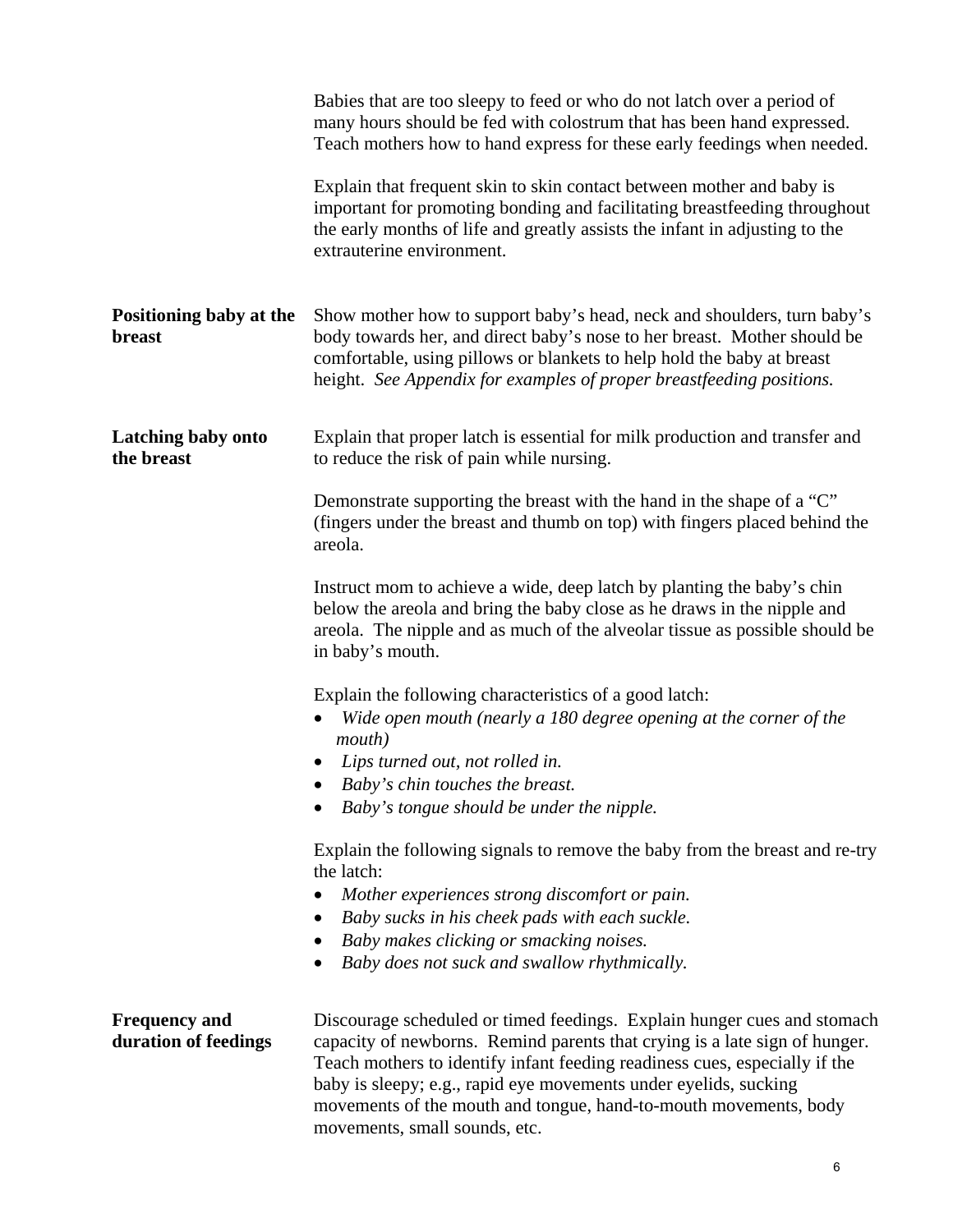|                                                                                                             | Encourage frequent feedings in the early newborn period to build milk<br>supply, feeding at least 8-12 times in 24 hours. Provide reassurance that<br>frequent nursing does not cause sore nipples. Sore nipples are due to<br>improper positioning and latch onto breast.                                                                                                                                                                                                                                                                                                                                                                                     |
|-------------------------------------------------------------------------------------------------------------|----------------------------------------------------------------------------------------------------------------------------------------------------------------------------------------------------------------------------------------------------------------------------------------------------------------------------------------------------------------------------------------------------------------------------------------------------------------------------------------------------------------------------------------------------------------------------------------------------------------------------------------------------------------|
|                                                                                                             | Encourage baby-led feedings. Encourage nursing on one side until baby<br>finishes, offering the second breast and feeding according to infant's<br>interest. Discourage time limits at the breast. Teach the mother that her<br>baby will typically come off the breast independently, fall asleep or appear<br>disinterested in nursing when he has finished feeding at a breast. Teach<br>method to end a feeding (if necessary) by breaking suction between baby's<br>mouth and nipple.                                                                                                                                                                     |
|                                                                                                             | Due to medications during labor, traumatic birth experiences, or other<br>reasons, some infants may be excessively sleepy and may not display<br>hunger cues frequently enough to build a good milk supply. Advise<br>mothers to keep these babies skin-to-skin and feed when the baby moves<br>into a lighter sleep state. Skin-to-skin contact between a mother and her<br>infant helps to elicit a baby's early feeding cues and facilitates the mother's<br>timely response. Mothers should feed at least 8 times in 24 hours.                                                                                                                             |
| <b>Avoid unnecessary</b><br>introduction of<br>artificial nipples and<br>supplements (water<br>and formula) | Instruct the mother to delay introduction of bottles and formula until<br>breastfeeding is well established, usually around 3-4 weeks after delivery,<br>in order to maximize milk supply and overall breastfeeding success.<br>Encourage exclusive breastfeeding for optimal health outcomes and<br>reinforce the concept that the introduction of supplemental formula will<br>decrease a mother's supply of breastmilk. Pacifiers should also be avoided<br>during the first weeks of life, as they may mask hunger cues, decrease the<br>amount of baby's suckling at the breast, decrease milk supply, and create<br>other subsequent nursing challenges. |
| <b>Rooming-in</b>                                                                                           | Encourage mother to sleep near her baby to maximize opportunities for<br>frequent nursing. Rooming-in can actually increase a mother's opportunity<br>for rest. Remind families that frequent skin-to-skin contact, promoted by<br>keeping mothers and babies together, improves breastfeeding outcomes and<br>helps mothers soothe and bond with their babies                                                                                                                                                                                                                                                                                                 |
| <b>Newborn stool and</b><br>urine patterns                                                                  | Explain passing of meconium stools and expectations for urine output and<br>bowel movements during the first 24 hours. Consider providing parents<br>with tools to track the frequency of soiled diapers—as well as the<br>frequency of feeds-as needed to reinforce normal newborn behavior as<br>well as to provide reassurance regarding the sufficiency of a mother's milk<br>supply.                                                                                                                                                                                                                                                                      |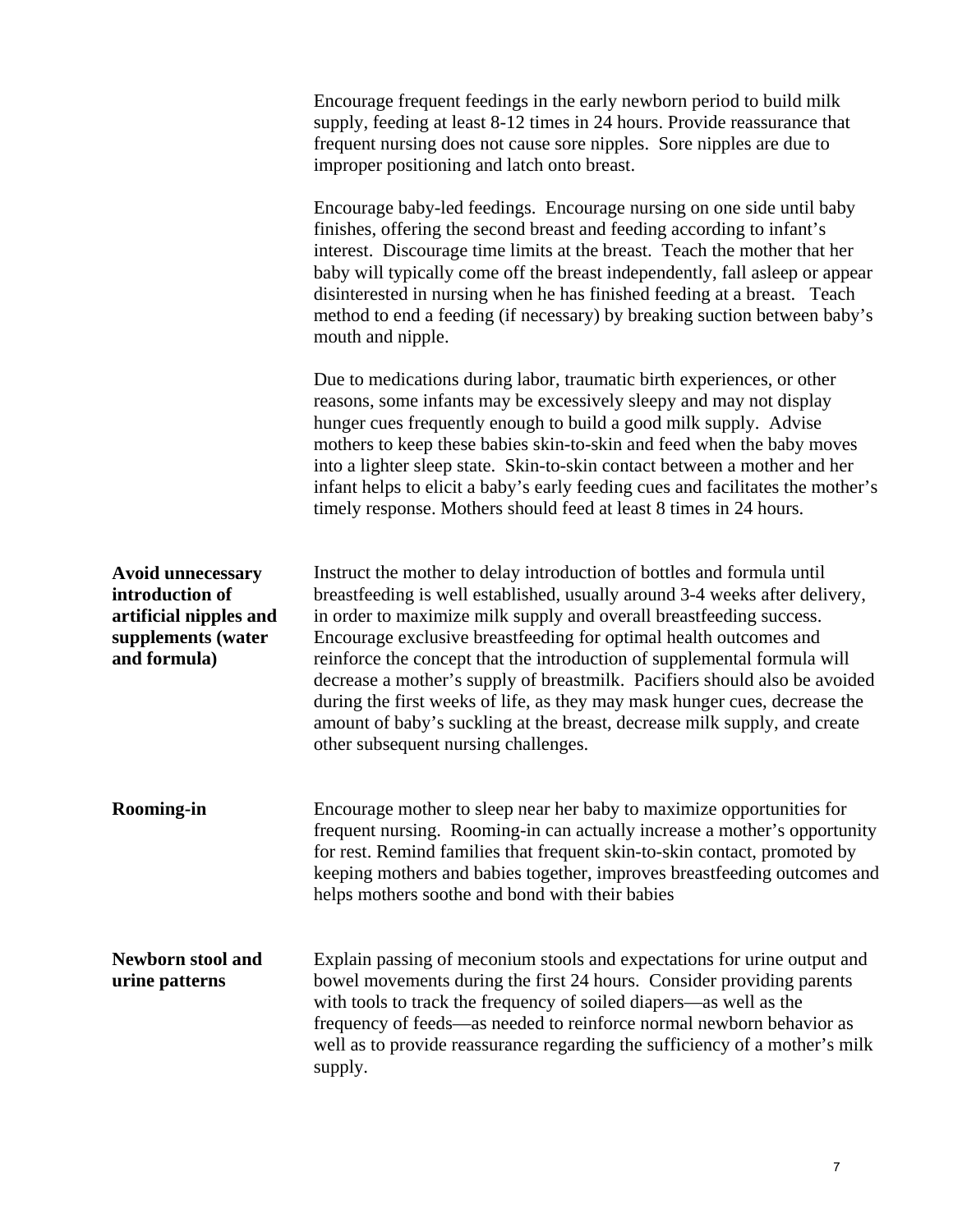| <b>Maternal nutrition</b> | Encourage mother to eat a variety of healthy foods and drink ample fluids.<br>Explain that under most circumstances it is not necessary to eat or to avoid<br>certain foods in an effort to affect milk supply or prevent infant digestive<br>problems. Women may interpret strict dietary recommendations literally<br>and decide NOT to breastfeed based on their perceived inability to follow a<br>dietary plan. While good nutrition plays an important role in a mother's<br>recovery from pregnancy and delivery as well as in overall health, maternal<br>nutrition does not affect the overall quality of breast milk, except in<br>extreme situations.                                                                                                                                     |
|---------------------------|------------------------------------------------------------------------------------------------------------------------------------------------------------------------------------------------------------------------------------------------------------------------------------------------------------------------------------------------------------------------------------------------------------------------------------------------------------------------------------------------------------------------------------------------------------------------------------------------------------------------------------------------------------------------------------------------------------------------------------------------------------------------------------------------------|
| <b>Breast care</b>        | Encourage the mother to let her breasts air dry after a feeding. Healthy<br>skin and nipples require no special breast care. Breastfeeding creams,<br>lotions and lubricants are not typically recommended. Drying agents, such<br>as soap and shampoo should be avoided. Rinsing with water in the shower<br>provides sufficient cleansing.                                                                                                                                                                                                                                                                                                                                                                                                                                                         |
| <b>Lactation support</b>  | Ensure around-the-clock care by staff educated in the skills that support<br>breastfeeding. All nursing staff on the maternal-newborn unit should<br>achieve and maintain basic breastfeeding management and counseling<br>skills.                                                                                                                                                                                                                                                                                                                                                                                                                                                                                                                                                                   |
|                           | Provide consistent, accurate breastfeeding information regardless of time of<br>day or staffing pattern. Consider staffing patterns that assure at least one<br>staff person with advanced knowledge or certification is available for<br>consultation on each shift, to encourage peer learning and help with<br>difficult situations. Ensure the ongoing availability of an International<br>Board Certified Lactation Consultant (IBCLC) or an individual with<br>equivalent training and experience to each family requiring advanced<br>lactation support throughout the hospital stay.                                                                                                                                                                                                         |
|                           | Indications for referral to an IBCLC:<br>Immediately provide a referral to an IBCLC or an individual with<br>equivalent training and experience for the following situations:<br>prematurity/low birthweight, multiple birth, symptomatic hypoglycemia,<br>weight loss over 8-10%, clinical dehydration, jaundice, inability to latch at<br>24 hours, problems with maternal breast anatomy, persistent or excessively<br>sore or cracked nipples, separation of mother and infant for medical<br>reasons, medically required nutritional supplementation of infant, or a<br>previous unsuccessful breastfeeding experience. Mothers who undergo<br>cesarean section may require assistance from an IBCLC to ensure timely<br>initiation of breastfeeding and appropriate breastfeeding positioning. |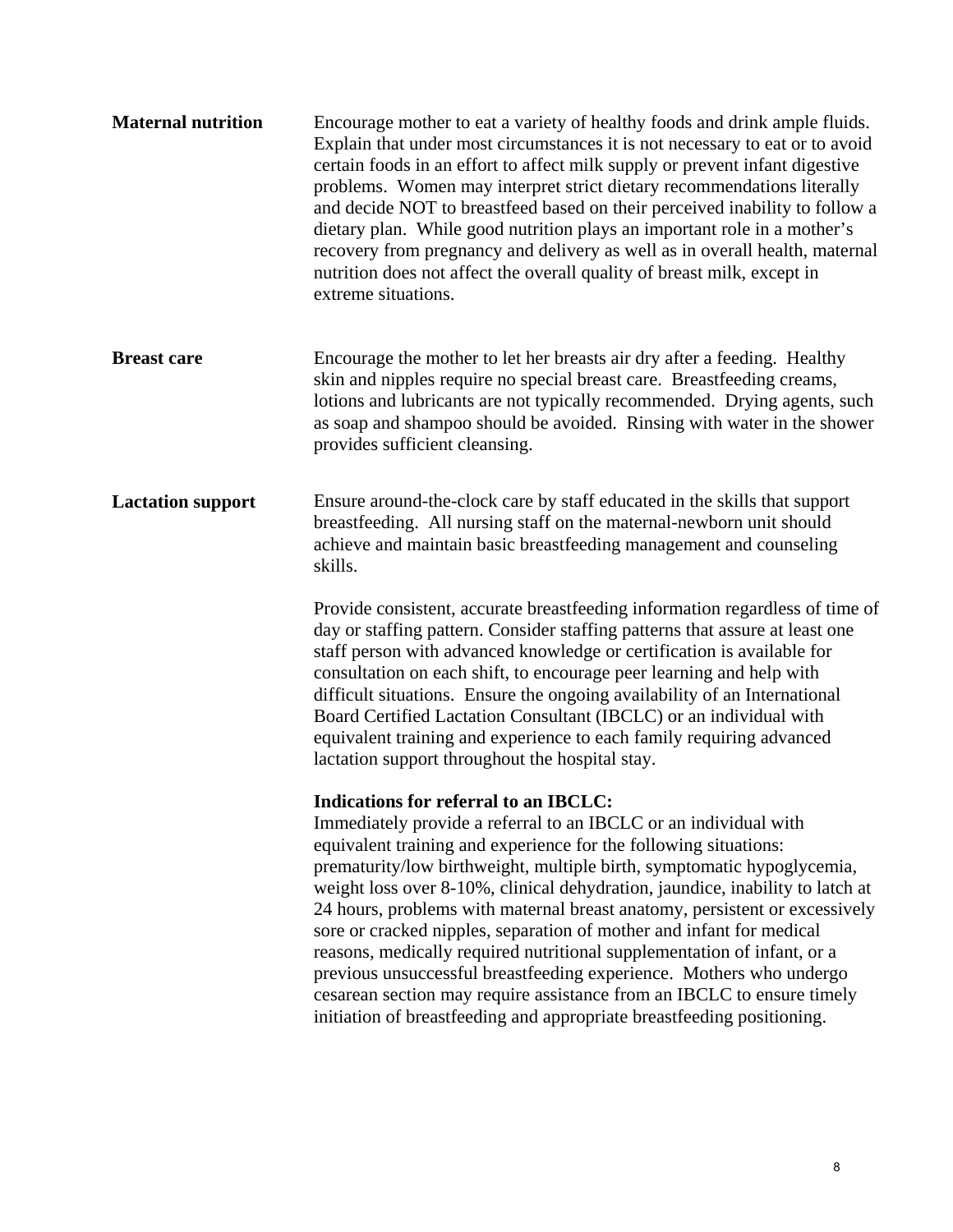# **KEEPING BREASTFEEDING GOING – Preparation for discharge**

| <b>Signs of adequate milk</b><br>supply and transfer                        | Describe signs of adequate milk supply and transfer throughout the hospital<br>stay:<br>mouth movements, drawing in of areola, and audible swallow<br>$\bullet$<br>adequate weight gain of 4-6 oz/week<br>$\bullet$<br>6 wet/heavy diapers every 24 hours AFTER DAY 4<br>٠<br>4 or more bowel movements every 24 hours AFTER DAY 4<br>$\bullet$                                                                                                                                                                                                                                                                                    |
|-----------------------------------------------------------------------------|------------------------------------------------------------------------------------------------------------------------------------------------------------------------------------------------------------------------------------------------------------------------------------------------------------------------------------------------------------------------------------------------------------------------------------------------------------------------------------------------------------------------------------------------------------------------------------------------------------------------------------|
| <b>Stool patterns</b>                                                       | Describe changes in stool color during first week and differences in stool<br>texture/color between breastfed and formula fed infants.                                                                                                                                                                                                                                                                                                                                                                                                                                                                                             |
| <b>Anticipatory guidance</b>                                                | Provide anticipatory breastfeeding guidance regarding milk "coming in",<br>sleeping patterns, growth spurts, potential breast/nipple problems,<br>maintenance of milk supply, and baby's need to suckle for comfort vs.<br>sustenance.                                                                                                                                                                                                                                                                                                                                                                                             |
| <b>Referrals to</b><br>community supports                                   | Provide referrals to hospital or community lactation specialists, La Leche<br>League leaders, Nursing Mothers Council, WIC programs, and other<br>breastfeeding resources to every breastfeeding mother at discharge.<br>Encourage making contact and seeking help or answers to questions <i>early</i> ,<br>rather than waiting for a problem to develop or worsen. Recommend an<br>infant weight check and breastfeeding assessment at 2 days post-discharge,<br>either in the pediatrician's office or during a home visit. See Resources in<br>Appendix for community breastfeeding support organizations in<br>Massachusetts. |
| <b>Mechanism for</b><br>response to patient<br>questions after<br>discharge | Consider creation of a breastfeeding "warm line" or hotline to be available<br>to families with breastfeeding questions post discharge.                                                                                                                                                                                                                                                                                                                                                                                                                                                                                            |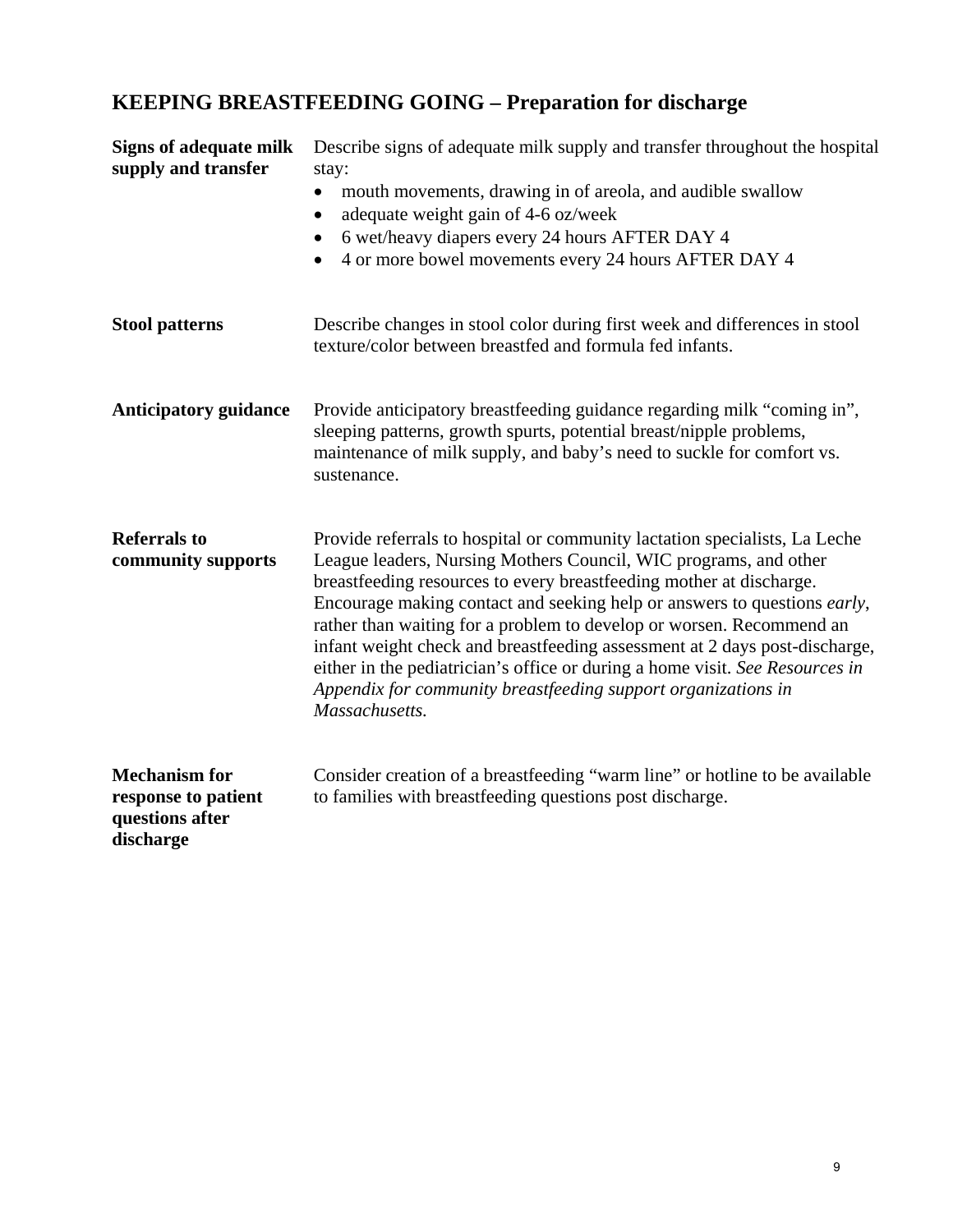## **PRACTICES THAT INTERFERE WITH SUCCESSFUL BREASTFEEDING**

| <b>Introduction of</b><br>supplements (water<br>and formula) and<br>artificial nipples<br>(bottles and pacifiers)                                                | Supplement with water or formula only on request of the mother or the<br>written order of the health care provider. Develop a written policy for<br>supplementation. If the mother requests a bottle or pacifier, use the<br>opportunity to explore her reasons and educate about the risks of early<br>introduction of supplements and artificial nipples. Provide continued<br>reinforcement of the signs of an infant's adequate milk intake and offer<br>frequent reassurance regarding normal newborn feeding behavior as<br>needed. Document education and consent. Use alternative feeding methods<br>(such as dropper or medicine cup) to feed supplements or pumped breast<br>milk when medically necessary. Whenever possible, use expressed breast<br>milk before formula. Avoid stocking patient rooms with bottles and<br>formula. |
|------------------------------------------------------------------------------------------------------------------------------------------------------------------|-------------------------------------------------------------------------------------------------------------------------------------------------------------------------------------------------------------------------------------------------------------------------------------------------------------------------------------------------------------------------------------------------------------------------------------------------------------------------------------------------------------------------------------------------------------------------------------------------------------------------------------------------------------------------------------------------------------------------------------------------------------------------------------------------------------------------------------------------|
| <b>Distribution of</b><br>formula focused gifts<br>and feeding<br>information upon<br>discharge                                                                  | Eliminate the distribution of materials and gifts, including hospital<br>discharge bags (even if the formula has been removed), that feature or<br>include the name or logo of an infant formula company. Even<br>breastfeeding promotion materials produced by formula companies may<br>subtly promote formula feeding. It is well documented that these practices<br>are associated with early cessation of breastfeeding.                                                                                                                                                                                                                                                                                                                                                                                                                    |
| <b>Policies and</b><br>procedures that<br>separate mothers and<br>babies or that interfere<br>with initiation of<br>feeding within the first<br>hour after birth | Encourage rooming-in of all mothers and babies. Delay newborn care<br>procedures such as eye prophylaxis, weighing, measuring and bathing until<br>after the first feeding to promote sucking and imprinting of breastfeeding.<br>Encourage bedside exams, portable baby scales and treatment carts to<br>avoid separation of mother and baby for weight checks. Rapidly reunite<br>mothers and babies who must be separated for medical/surgical procedures,<br>including cesarean section and circumcision.                                                                                                                                                                                                                                                                                                                                   |
| <b>Anesthetics/Analgesics</b><br>during Labor $\&$<br><b>Delivery</b>                                                                                            | To the extent possible, encourage anesthetic/analgesic decisions that<br>minimize infant drowsiness in the immediate postpartum period. Initiation<br>of breastfeeding should be encouraged as soon as possible and may occur<br>within the first hour after delivery, depending on the type of anesthesia<br>given and surrounding circumstances.                                                                                                                                                                                                                                                                                                                                                                                                                                                                                              |
| <b>Inconsistent adherence</b><br>to hospital<br>breastfeeding policies<br>and regulations<br>regarding<br>breastfeeding                                          | Design evidence-based breastfeeding policies and procedures and include<br>these in staff and physician education and competency reviews. Make<br>breastfeeding policies known to all patients. Endeavor to provide parents<br>with consistent breastfeeding information from all staff (physicians, nurses,<br>dietitians, etc.). Reinforce positive breastfeeding messages at all times.<br>Formula company salespersons should adhere to hospital vendor policies.                                                                                                                                                                                                                                                                                                                                                                           |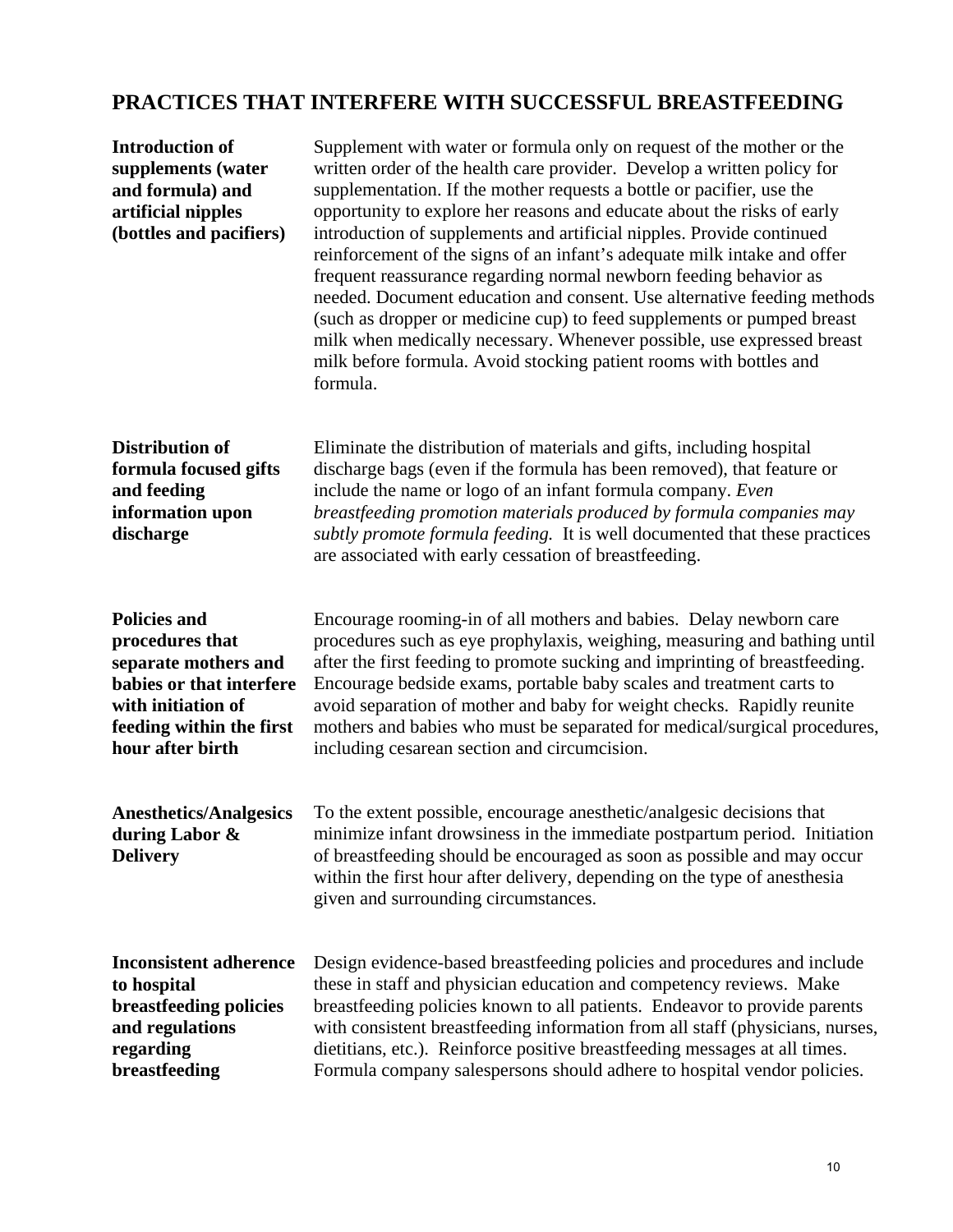## **SPECIAL CONSIDERATIONS**

*This section contains general recommendations for common breastfeeding problems encountered in the newborn period. Individual care plans should be developed by a team that includes an IBCLC or individual with equivalent training and experience.* 

| <b>C-Section</b>         | A mother who has had a cesarean delivery is likely to need extra support in<br>the first days to initiate lactation. She may have difficulty finding a<br>comfortable position for nursing and picking up the baby at the first signs<br>of hunger, due to post-operative pain and decreased mobility. Also, some<br>medications may cause her and the baby to be sleepy initially.<br>The first feeding should be encouraged as soon as possible after delivery,<br>preferably within the first hour, depending on the type of anesthesia given<br>and surrounding circumstances. Demonstrate nursing positions that<br>minimize contact with the incision. Reassure the mother that these<br>difficulties are temporary, and that she can successfully breastfeed<br>regardless of method of delivery. Mothers should feed at least 8 times in                                                                                                                                            |
|--------------------------|---------------------------------------------------------------------------------------------------------------------------------------------------------------------------------------------------------------------------------------------------------------------------------------------------------------------------------------------------------------------------------------------------------------------------------------------------------------------------------------------------------------------------------------------------------------------------------------------------------------------------------------------------------------------------------------------------------------------------------------------------------------------------------------------------------------------------------------------------------------------------------------------------------------------------------------------------------------------------------------------|
|                          | 24 hours.                                                                                                                                                                                                                                                                                                                                                                                                                                                                                                                                                                                                                                                                                                                                                                                                                                                                                                                                                                                   |
| <b>Multiple births</b>   | Successful breastfeeding of multiples is possible. Describe potential<br>timing of feedings, feeding rotations and feeding positions.                                                                                                                                                                                                                                                                                                                                                                                                                                                                                                                                                                                                                                                                                                                                                                                                                                                       |
| <b>Premature infants</b> | Encourage mothers of premature babies strong enough to suckle at the<br>breast to initiate breastfeeding as soon as possible after delivery.<br>Encourage skin-to-skin contact (kangaroo care) for all dyads, regardless of<br>current breastfeeding status. If nursing at the breast is not possible, the<br>building of milk supply should be initiated with the use of a hospital grade<br>electric breast pump with a double collection kit as soon as maternal<br>condition permits. Encourage mom to pump regularly (8 to 10 times in 24<br>hours) to increase and then maintain adequate milk supply. A mother's<br>own pumped milk is the first choice for infant nourishment when she<br>cannot nurse the baby directly. Provide instruction for safe storage of<br>expressed breast milk upon mother's discharge. All premature infants<br>should have written breastfeeding plans to protect the mother's milk supply<br>and to move forward towards full feeding at the breast. |
|                          | Pasteurized, donor milk from milk banks that adhere to the national<br>guidelines set forth by the Human Milk Banking Association of North<br>America (HMBANA) may be a resource to consider when the mother of a<br>premature or other medically fragile infant is unable to produce sufficient<br>milk.                                                                                                                                                                                                                                                                                                                                                                                                                                                                                                                                                                                                                                                                                   |
|                          | Closely assess and monitor the breastfeeding status of late preterm infants.<br>While they may appear developmentally mature, late preterm infants may<br>be sleepier and have less stamina than full term infants, affecting their                                                                                                                                                                                                                                                                                                                                                                                                                                                                                                                                                                                                                                                                                                                                                         |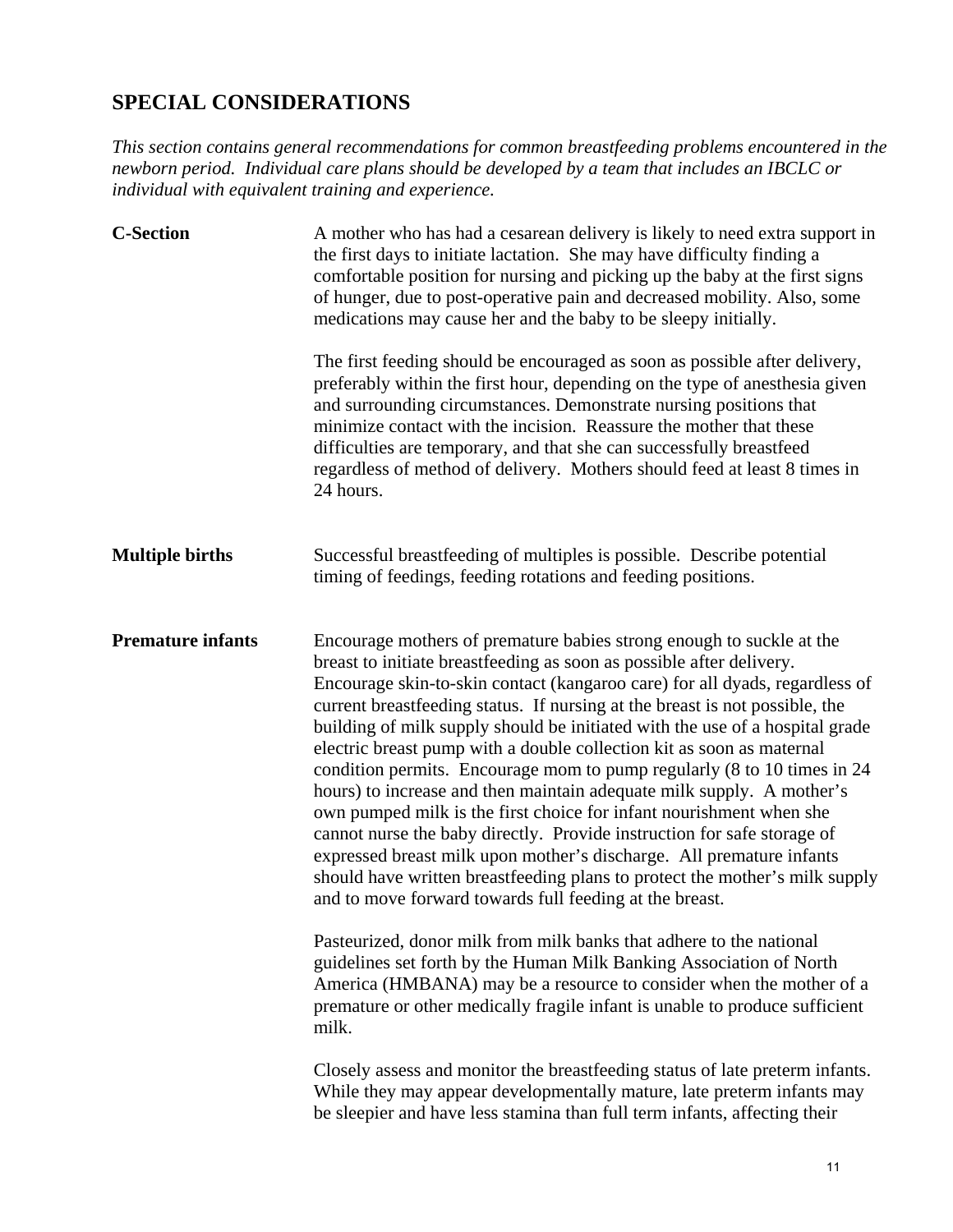|                                        | ability to latch, suck and swallow effectively. Ongoing skin-to-skin<br>contact, as well as frequent feeds, is especially vital to this group of<br>newborns.                                                                                                                                                                                                                                                                                                                                                                                                                                                                                                                                                                                                                                                                        |
|----------------------------------------|--------------------------------------------------------------------------------------------------------------------------------------------------------------------------------------------------------------------------------------------------------------------------------------------------------------------------------------------------------------------------------------------------------------------------------------------------------------------------------------------------------------------------------------------------------------------------------------------------------------------------------------------------------------------------------------------------------------------------------------------------------------------------------------------------------------------------------------|
| Sore nipples                           | Provide reassurance that frequent nursing does not cause sore nipples.<br>Discomfort while breastfeeding is usually due to improper latching or<br>positioning at the breast. Breastfeeding creams and lotions are not<br>typically recommended to heal or soothe sore nipples. Additional support,<br>ideally from an IBCLC, prior to discharge is essential to assess current<br>positioning and demonstrate more effective, comfortable nursing positions<br>for the breastfeeding dyad.                                                                                                                                                                                                                                                                                                                                          |
| <b>Engorgement</b>                     | Provide anticipatory guidance to all mothers that initial engorgement or<br>over-fullness is expected when milk first "comes in". Nursing the infant is<br>the most effective method of relieving discomfort associated with<br>engorgement; a breast pump should be used when an infant is unable to go<br>to breast. Breastfeeding on-demand (or frequent pumping when necessary)<br>is the best prevention of a recurrence of engorgement. Sometimes, an<br>infant has difficulty latching on comfortably to an engorged breast. In this<br>situation, encourage a mother to manually express enough milk to slightly<br>soften the breast and then nurse the baby. A mother with unresolved<br>engorgement should be referred to an IBCLC.                                                                                       |
| Flat, retracted or<br>inverted nipples | Flat, retracted or inverted nipples are often corrected by the infant's<br>suckling. However, mothers with non-protracted nipples may require<br>additional support as breastfeeding is established. An IBCLC should be<br>consulted to assist with nipples that do not protract naturally or with the<br>suckling of the infant.                                                                                                                                                                                                                                                                                                                                                                                                                                                                                                    |
| Hypoglycemia                           | Risk for hypoglycemia should not prevent initiation or continuation of<br>breastfeeding. In fact, hypoglycemia can be minimized by early and<br>frequent breastfeeding, prevention of crying, and skin-to-skin contact.                                                                                                                                                                                                                                                                                                                                                                                                                                                                                                                                                                                                              |
| <b>Jaundice</b>                        | Frequent breastfeeding (8-12 times every 24 hours) helps infant to pass<br>meconium stools. Supplementation is not indicated in infants with<br>bilirubin levels <20 mg/dl who are feeding well, stooling adequately, and<br>experiencing normal weight loss. If phototherapy is warranted,<br>breastfeeding can and should be continued with the use of equipment that<br>allows an infant to be held. If breastfeeding is interrupted for diagnostic<br>purposes or due to more significantly elevated bilirubin levels or other<br>clinical situations, encourage maintenance of milk supply with frequent<br>pumping of the breasts. Provide affected families with additional support<br>and encouragement, as many mothers may discontinue breastfeeding<br>unnecessarily when they believe it has caused the baby's jaundice. |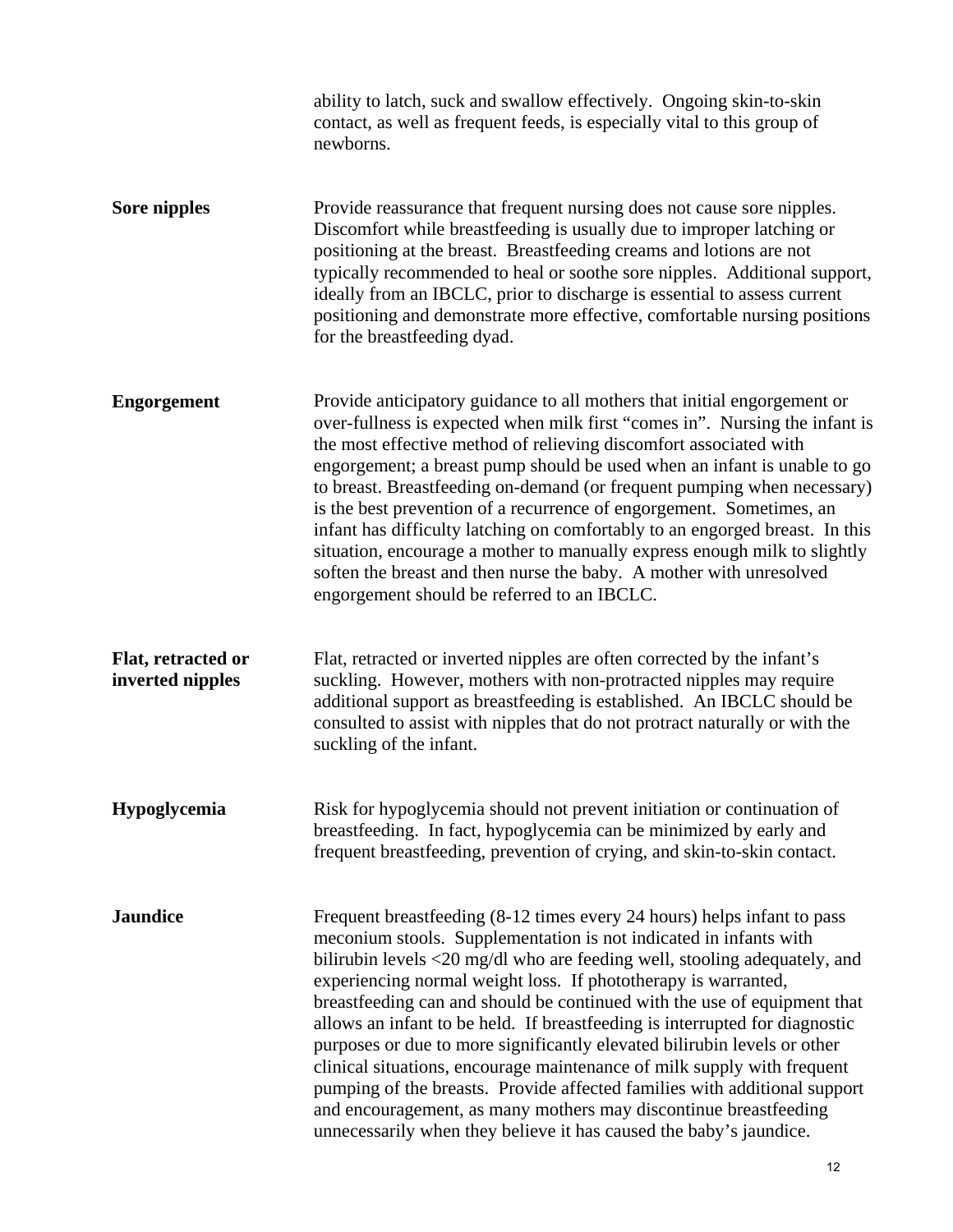| <b>Management of</b><br>mother's medications                      | Most medications are compatible with breastfeeding. Chemotherapy,<br>treatment with radioactive elements, and a limited number of other<br>medications require interruption or discontinuation of breastfeeding. Refer<br>to a medication and breastfeeding handbook or to LactMed to determine<br>safety of a particular drug. To minimize infant exposure to medications,<br>instruct mothers to take medication just after nursing and avoid long-acting<br>preparations. When breastfeeding is temporarily discontinued due to<br>presence of certain drugs, encourage expressing breast milk and discarding<br>it until nursing can resume. See Appendix for References and Resources<br>regarding medications and breastfeeding. |
|-------------------------------------------------------------------|----------------------------------------------------------------------------------------------------------------------------------------------------------------------------------------------------------------------------------------------------------------------------------------------------------------------------------------------------------------------------------------------------------------------------------------------------------------------------------------------------------------------------------------------------------------------------------------------------------------------------------------------------------------------------------------------------------------------------------------|
| <b>Separation of mother</b><br>and baby due to<br>medical reasons | If the infant cannot be put to breast immediately, instruct the mother to<br>pump her breasts regularly (every 2 to 3 hours) to build milk supply and<br>provide breastmilk to infant until infant is able to nurse. Provide mother<br>with a hospital-grade electric double breast pump. Provide instructions for<br>safe storage of expressed breastmilk. If separation is temporary, the<br>mother can hand express colostrum for feeding to the baby.                                                                                                                                                                                                                                                                              |
| <b>Infants with special</b><br>health care needs                  | While infants with other special needs or medical conditions may require<br>special assistance or adjustments to typical breastfeeding management<br>protocols, breastfeeding remains the optimal method of feeding for most<br>babies. When appropriate, actively encourage and support breastfeeding<br>with the help of an IBCLC.                                                                                                                                                                                                                                                                                                                                                                                                   |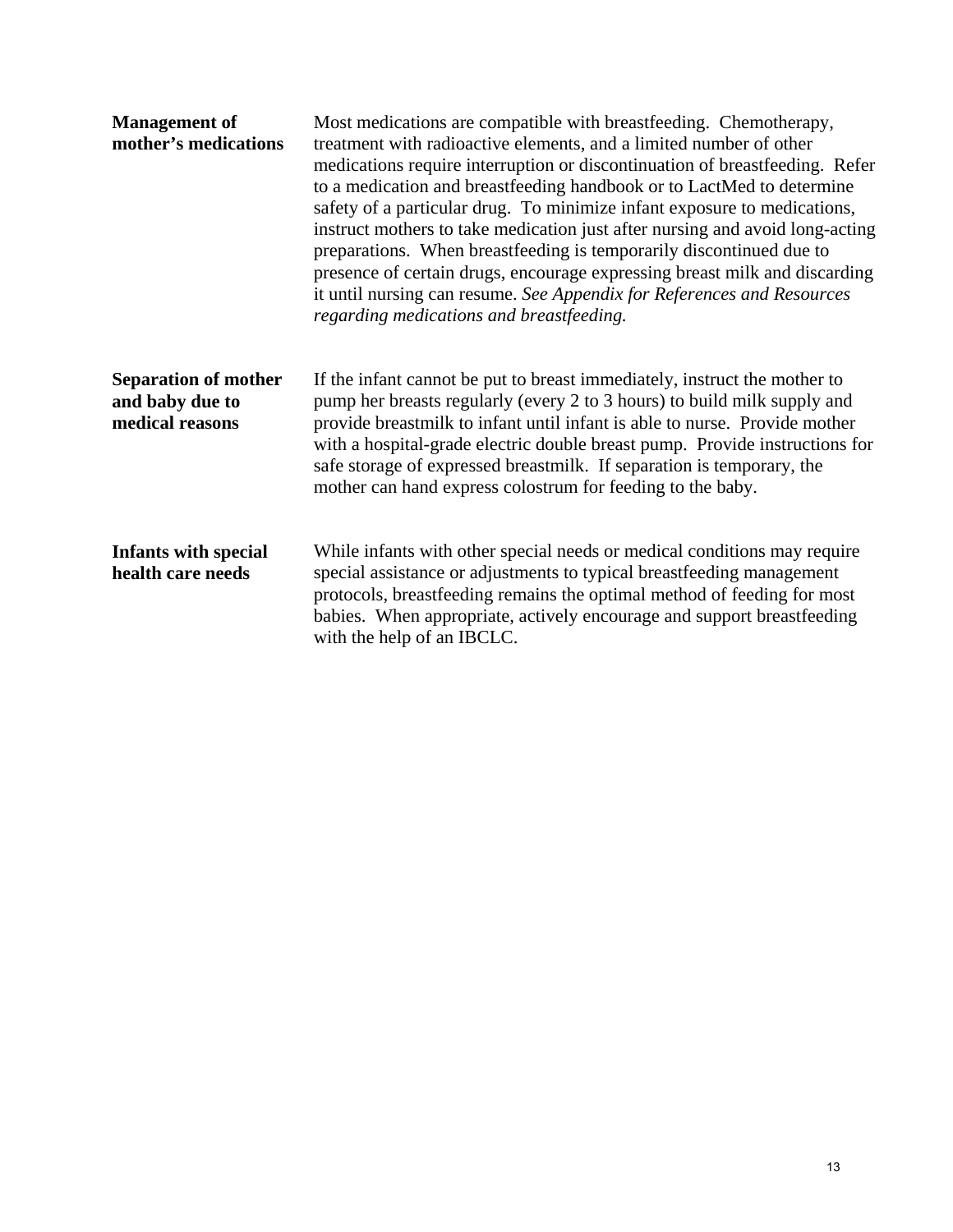## **EXPRESSION, HANDLING AND STORAGE OF BREAST MILK**

| <b>Indications for use of</b><br>breast pumps                       | Encourage nursing at the breast whenever possible, as active nursing is<br>more effective than pumping for increasing milk supply. Limit breast<br>pump use during the immediate postpartum period to situations of<br>separation of mother and baby, ineffective suck, contraindicated maternal<br>medication and maternal aversion to nurse at the breast (with determination<br>to provide breast milk). Hand expression should be taught to provide<br>colostrum supplements if necessary.                                                               |
|---------------------------------------------------------------------|--------------------------------------------------------------------------------------------------------------------------------------------------------------------------------------------------------------------------------------------------------------------------------------------------------------------------------------------------------------------------------------------------------------------------------------------------------------------------------------------------------------------------------------------------------------|
| <b>Electric breast pump</b><br>specifications                       | When necessary, provide mothers access to hospital-grade electric double<br>breast pumps to maximize milk supply.                                                                                                                                                                                                                                                                                                                                                                                                                                            |
| <b>Breast pump</b><br>instruction                                   | Encourage hand washing prior to pumping. Suggest breast massage as<br>preparation for pumping. Demonstrate assembly and mechanics of breast<br>pump prior to initiation of use. Discuss appearance of breast milk and<br>relationship between amount pumped and potential milk supply.                                                                                                                                                                                                                                                                       |
| <b>Collection and storage</b><br>of breast milk                     | Provide clean hard plastic or glass containers for collection. Label all<br>containers with date and time of expression and baby's identification.<br>Breast milk storage guidelines are more strict for hospitalized infants than<br>for infants receiving pumped milk at home. Limit standing time at room<br>temperature to 4 hours. Limit storage in refrigerator to no more than 48<br>hours. Breast milk can be frozen in the freezer for up to 3 months, and in a<br>deep freezer for up to 6 months. Defrosted milk must be used within 24<br>hours. |
|                                                                     | Never microwave expressed breast milk to reheat. Warm breast milk to<br>room temperature by running it under warm running water or by<br>submerging it in a container of warm water. When possible, provide<br>expressed breast milk to infant via medicine dropper, cup, or other<br>approved alternative feeding device rather than in a bottle.                                                                                                                                                                                                           |
| <b>Provision of manual</b><br>breast pumps at<br>hospital discharge | If providing manual breast pumps to all mothers at hospital discharge,<br>instruct mothers to delay use of pump until 3-4 weeks postpartum in order<br>to maximize milk supply. In some situations, however, limited use of a<br>pump in the early postpartum period can be helpful during extreme<br>engorgement. See Appendix for Breast Pumps: Indications for Use and<br>Selection Criteria.                                                                                                                                                             |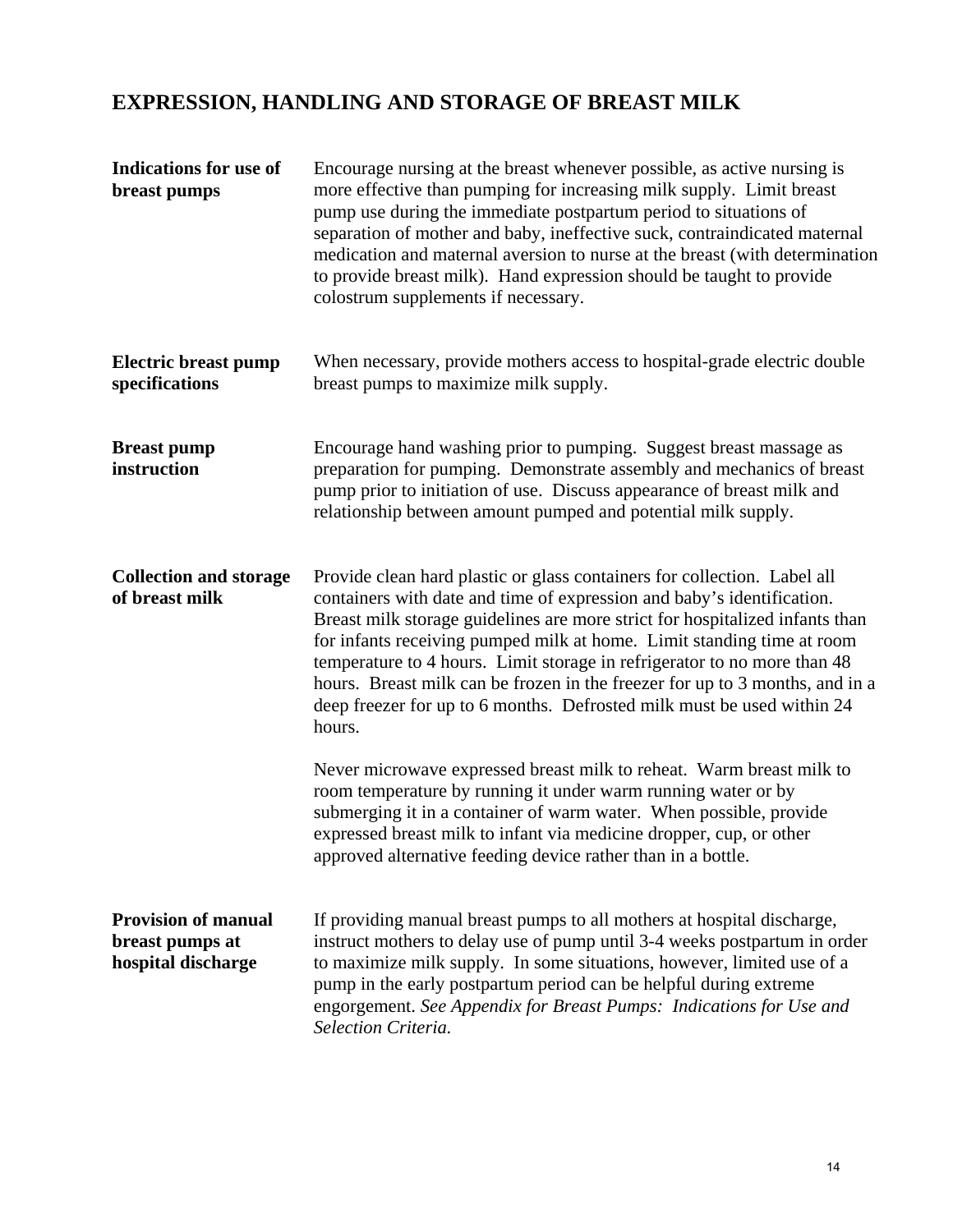## **TRAINING, STAFFING AND ADMINISTRATION**

*This section highlights major considerations in assuring that all nursing staff gain and maintain competency in basic breastfeeding counseling and management, with suggestions for building additional staff capacity.* 

| <b>Provision of</b><br>opportunities for<br>breastfeeding training         | Provide nursing and medical staff with regular and repeated opportunities<br>to attend breastfeeding continuing education courses. Effective training on<br>breastfeeding, including practical sessions and an emphasis on counseling<br>skills, should be included in all plans for staff orientation and in-service<br>training. Specialty training for especially challenging or atypical<br>breastfeeding situations (such as prematurity, multiple births, and special<br>needs infants) should be available. Training should not be provided by<br>formula company representatives or funded by formula companies. See<br>Appendix for Resources for Breastfeeding Education for Professionals. |
|----------------------------------------------------------------------------|-------------------------------------------------------------------------------------------------------------------------------------------------------------------------------------------------------------------------------------------------------------------------------------------------------------------------------------------------------------------------------------------------------------------------------------------------------------------------------------------------------------------------------------------------------------------------------------------------------------------------------------------------------------------------------------------------------|
| <b>Breastfeeding training</b><br>and education content<br>and competencies | Ensure that all staff receive sufficient training to support families in<br>initiating breastfeeding, building and maintaining milk supply,<br>troubleshooting common breastfeeding difficulties, identifying problems<br>needing IBCLC consultation, breastfeeding under special circumstances,<br>and expressing and storing breast milk. In particular, ensure that training<br>includes full explanation, evidence-based rationale, and practical<br>application for each of the specific points highlighted in these guidelines.<br>Ensure that training is sufficient to allow appropriate provision of<br>discharge instructions for breastfeeding beyond the immediate postpartum<br>period.  |
|                                                                            | Consider staff's personal and cultural perspectives and biases related to<br>breastfeeding when planning or providing breastfeeding education.<br>Develop a competency checklist to determine staff knowledge and to assist<br>in assessing training needs. Ensure that staff demonstrate current<br>competency in providing breastfeeding care on a regular basis. See<br>Appendix for a sample breastfeeding competency checklist for staff and a<br>breastfeeding discharge knowledge checklist for patients.<br>Encourage hospital staff to acquire certificates of added qualification as                                                                                                        |
|                                                                            | lactation specialists. See Appendix for Resources for Breastfeeding<br><b>Education for Professionals.</b>                                                                                                                                                                                                                                                                                                                                                                                                                                                                                                                                                                                            |